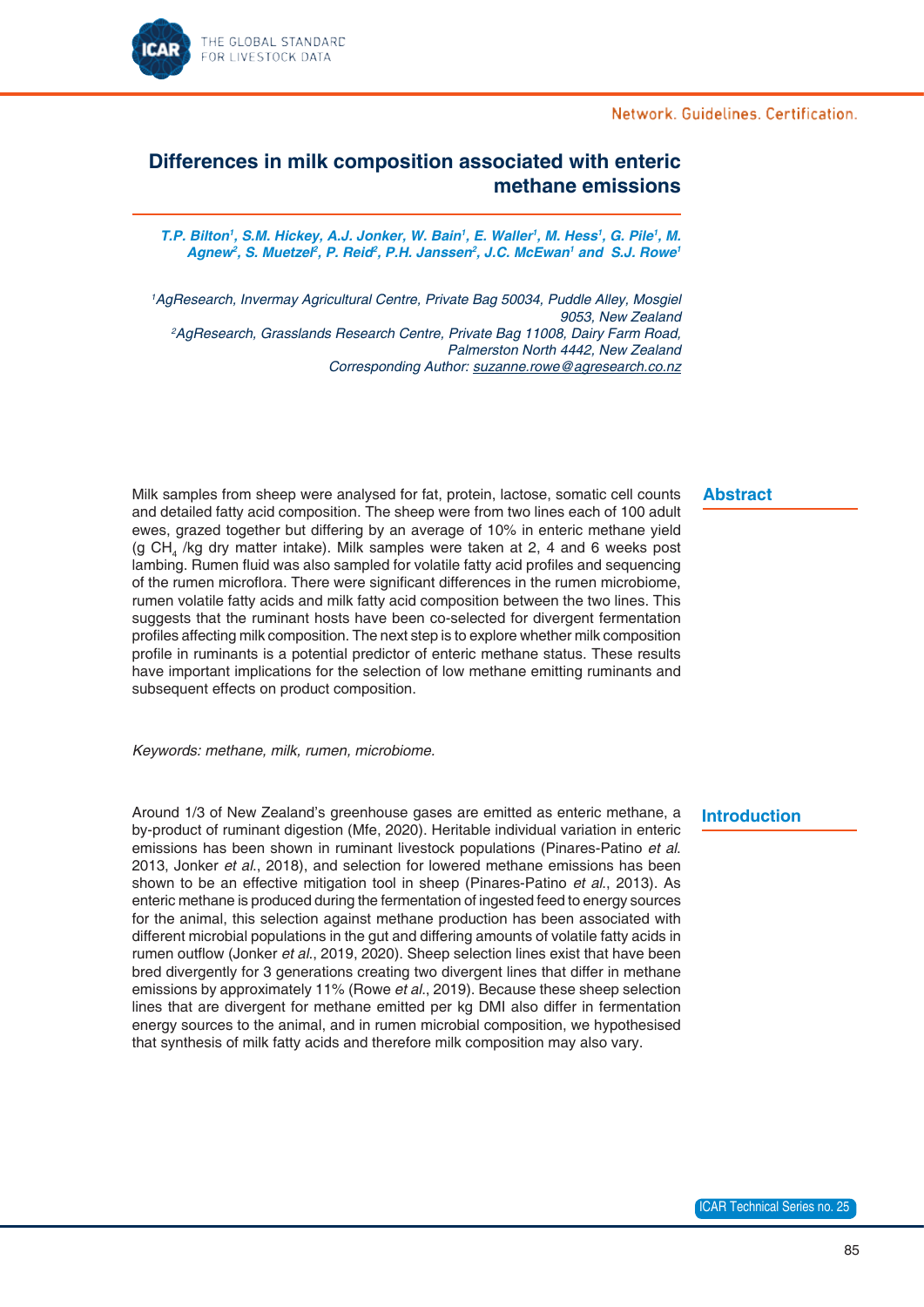Network, Guidelines, Certification

### **Methods**

*Ewes* To create the selection lines, the 100 lowest emitting and the 100 highest emitting ewes and the 10 lowest and 10 highest emitting sires were selected from an initial population of 1000. Lines were closed and selected over 3 generations for high and low enteric methane emissions (CH<sub>4</sub>) per kg of dry matter eaten (DMI) to attain an average of 11% difference. Ewes from both lines were grazed together on a mixed ryegrass-clover pasture.

*Milk* At 3 time-points post lambing, at 2-weekly intervals starting 2 weeks after the first ewe lambed, all ewes were taken off pasture at 8am. Lambs were removed and after one hour a milk sample was collected from each ewe. The foremilk was discarded and a mixed sample of ~25ml was collected from both teats. A 5-ml sample of milk was processed, and the fatty acids measured as methyl esters, using gas chromatography as described by Agnew *et al*. (2019). The remaining 20ml was sent to the LIC testing laboratory (Christchurch, NZ) for standard herd test profiling of fat, protein, lactose and somatic cell count.

*Rumen Fluid.* Within 30 min of milking, a 30-ml rumen fluid sample was collected via stomach intubation. Short chain fatty acid analysis was carried out using a 2-ml subsample, as described by Attwood *et al*. (1998). The remainder was snap-frozen and freeze dried prior to DNA extraction and microbial sequencing as described by Hess *et al*. 2020.

*Methane* All selection line ewes were measured for methane emissions through portable accumulation chambers (Jonker *et al*., 2018) at 4 and 6 weeks post lambing. Breeding values for each ewe were estimated to ensure that differences were retained in early lactation.

**Analysis** Data were analysed using univariate linear mixed models. Models (1) and (2) were fitted for each trait using ASREML v4.1 (Gilmour *et al*. 2015).

| $y = \mu + \text{cdat}^{*}$ bg + age + nll + lwt + line + pe | (1) |
|--------------------------------------------------------------|-----|
| $y = \mu + \text{cdat}^*$ bg + age + nll + lwt + M           | (2) |

where

y is the trait of interest, cdat is the collection date of the sample, bg indicates if the ewe lambed late or early, age is the ewe's age (years) at sampling, nll is the number of live lambs, lwt is the ewe's live weight (kg) at sampling, line is the methane line (low or high), pe is the permanent environment random effect, and M is the reference-based microbial relationship matrix computed as described by Hess *et al*. (2020). Model (1) was fitted to investigate the effect of selection line on each trait while Model (2) was fitted to estimate the microbiability (proportion of variance explained by the rumen microbial profile).

## **Results and discussion**

Average milk constituents for the two selection lines from a standard milk test are given in table 1. No significant differences were found between the high and low methane selection line sheep for total fat, total protein or lactose. Significant differences were reported for somatic cell count and for methane breeding value. There were no obvious reasons why the low line sheep should have higher somatic cell counts. Udders were in good condition with no signs of infection. Sheep had been grazed together since immediately post mating. The low line sheep have been previously shown to have greater parasite resistance (Rowe *et al*., 2019). This may suggest potential differences in immune status.

In contrast to the non-significant differences in total fat percentage, there were clear differences in individual milk fatty acids analysis between the selection lines (Table 2).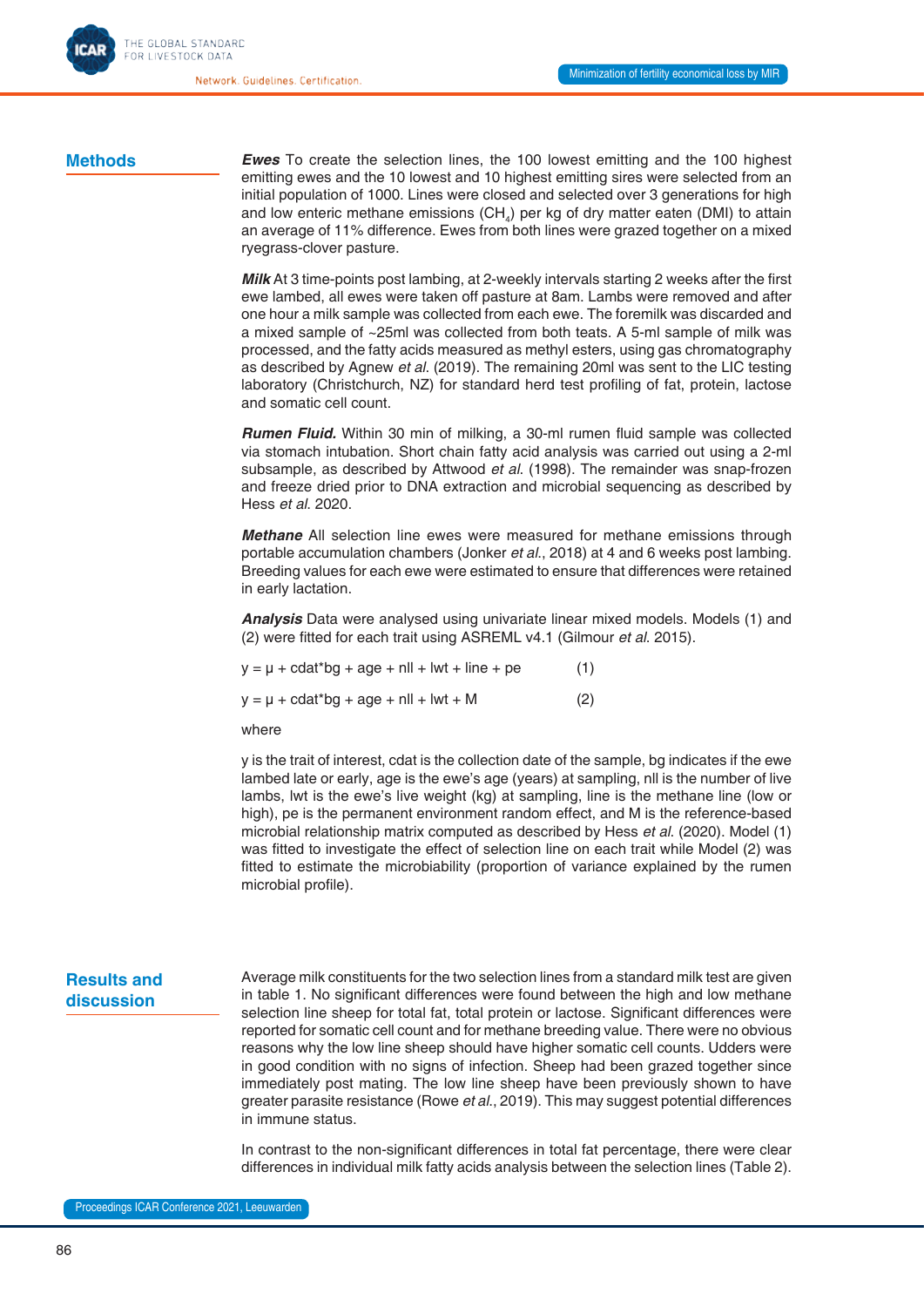

In particular, medium chain fatty acids were lower in the low methane emitting sheep, and polyunsaturated fatty acids were higher. There was also a significant difference between the lines in iso C14 and anteiso C15 and C14:1 (Table 2). The relationship between rumen fermentation, bio-hydrogenation and the presence of odd and branched chain fatty acids in milk was reviewed by Vlaeminck (2006). These iso and anteiso acids in the milk might be related to the ruminal iso volatile fatty acids (Table 3). Regardless of whether this is the case and they are from de novo synthesis in the rumen or derived from propionate in the mammary gland, they warrant further investigation as potentially important predictors in milk.

Table 3 reports differences in the volatile fatty acids measured in rumen fluid of the lines. In particular, there were differences in acetic acid and in the ratio of acetic to propionic acids. Propionate dominated fermentations are often associated with lower methane emissions due to lower hydrogen production. Similar results were reported by Jonker *et al*. (2020). Table 4 shows the variance explained by the rumen microbes present, which was estimated using the microbial relationship matrix M in model 2. There is a clear link between the microbial community composition obtained by sequencing and described by Hess *et al*.(2020), and the fatty acids found in the milk and the volatile fatty acids in the rumen. Next steps are to measure methane emissions from animals identified with divergent profiles and to explore the impact that changes in fatty acid composition of milk may have on neonatal nutrition and product processing.

Table 1. Average milk constituents of high and low selection line sheep.

|                                      | Low     | <b>High</b> | P-value    |
|--------------------------------------|---------|-------------|------------|
| Fat $(\%)$                           | 5.07    | 5.00        | 0.910      |
| Protein (%)                          | 5.04    | 5.14        | 0.169      |
| Lactose (%)                          | 5.79    | 5.78        | 0.451      |
| Total solids (%)                     | 16.28   | 16.28       | 0.797      |
| Somatic cell count ,000              | 260     | 182         | $< 0.001*$ |
| Methane yield g/kg DMIbreeding value | $-1.22$ | $+1.14$     | $< 0.001*$ |

\* Significant at 5% threshold.

Table 2. Fatty acid composition of milk from high and low selection line sheep.

| <b>Fatty Acid (%)</b>             | $Low - High$ | % Diff from high | P-value    |
|-----------------------------------|--------------|------------------|------------|
| iso C14                           | 0.009        | 8.2              | $< 0.001*$ |
| C14:0                             | $-0.199$     | $-2.6$           | 0.218      |
| iso C15                           | 0.008        | 3.2              | 0.077      |
| anteiso $C15 + C14:11$            | 0.022        | 4.0              | $0.021*$   |
| C16:0                             | $-0.455$     | $-2.6$           | $0.024*$   |
| C18:119                           | 0.012        | 4.8              | $0.036*$   |
| C18:1 t11                         | 0.613        | 8.7              | $0.001*$   |
| C <sub>18:1</sub> c <sub>11</sub> | 0.032        | 9.7              | $0.018*$   |
| C18:2n6                           | 0.082        | 13.0             | $< 0.001*$ |
| C18:3n3                           | 0.176        | 17.3             | $< 0.001*$ |
| C20:0                             | $-0.006$     | $-5.0$           | $0.008*$   |
| <b>CLA</b>                        | 0.255        | 10.9             | $0.001*$   |
| SFA <sup>2</sup>                  | $-1.220$     | $-2.8$           | $< 0.001*$ |
| PUFA <sup>3</sup>                 | 0.512        | 12.9             | $< 0.001*$ |

1Antesiso C15 and C14:1 could not be separated in the spectral analysis and are reported together.

 ${}^{2}$ SFA = saturated fatty acids = C12:0 + C14:0 + C15:0 + C16:0 + C17:0 + C18:0 + C20:0.  $3$ PUFA = polyunsaturated fatty acids = CLA + C18:2 n6 + C18:3 n3.

\* Significant at 5% threshold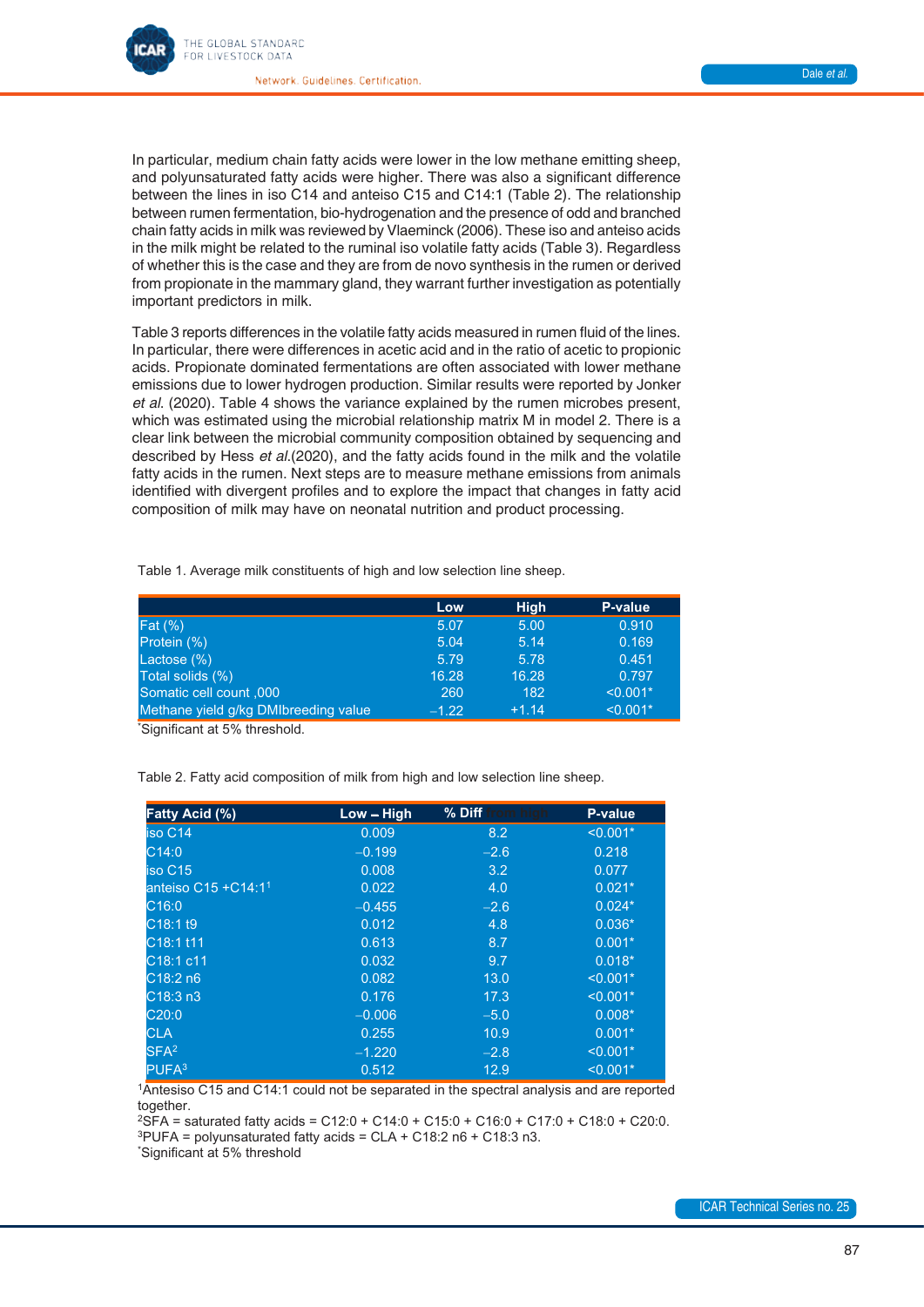

Network. Guidelines. Certification.

| <b>Rumen VFAs</b>        | Low - High | % Diff from high | <b>P-value</b> |
|--------------------------|------------|------------------|----------------|
| <b>Concentrations</b>    |            |                  |                |
| Acetic (mM)              | $-4.423$   | $-7.9$           | $0.009*$       |
| Butyric (mM)             | $-0.555$   | $-7.0$           | 0.060          |
| Caproic (mM)             | 0.013      | 6.1              | 0.243          |
| Isobutyric (mM)          | $-0.106$   | $-9.4$           | $0.012*$       |
| Isovaleric (mM)          | $-0.124$   | $-10.2$          | $0.030*$       |
| Propionic (mM)           | $-0.837$   | $-5.2$           | 0.122          |
| Valeric (mM)             | $-0.062$   | $-6.5$           | 0.113          |
| Total(mM)                | $-4.423$   | $-7.9$           | $0.009*$       |
| Proportions <sup>1</sup> |            |                  |                |
| Acetic                   |            | $-0.4$           | 0.346          |
| <b>Butyric</b>           |            | $-0.8$           | 0.073          |
| Caproic                  |            | 4.6              | $0.013*$       |
| Isobutyric               |            | $-1.5$           | 0.282          |
| <b>Isovaleric</b>        |            | $-2.1$           | 0.261          |
| Propionic                |            | 1.1              | $0.003*$       |
| Valeric                  |            | $-0.3$           | 0.733          |
| <b>Ratios</b>            |            |                  |                |
| Acetic/Propionic         | $-0.102$   | $-2.9$           | $0.012*$       |
| $(A + B)/(P + V)^2$      | $-0.104$   | $-2.7$           | $0.009*$       |

Table 3. Volatile fatty acid (VFA) profile of rumen fluid.

<sup>1</sup>Proportions were log transformed to satisfy assumptions of homogeneous variance when fitting the models.

 $^{2}(A + B)/(P + V) = (Acetic + Butyric)/(Propionic + Valeric).$ 

\* Significant at 5% threshold

Table 4. Proportion of variance of milk fatty acids (FA) and volatile fatty acids (VFA) explained by the rumen microbial profile.

| Milk FAs (%)                      | <b>Variation</b><br>explained | Rumen VFAs (%)    | <b>Variation</b><br>explained |
|-----------------------------------|-------------------------------|-------------------|-------------------------------|
| iso C <sub>14</sub>               | $0.13 \pm 0.05$ *             | Proportions       |                               |
| C14:0                             | $0.07 \pm 0.04$               | <b>Acetic</b>     | $0.30 \pm 0.07$ *             |
| iso C15                           | $0.10 \pm 0.04$ *             | <b>Butyric</b>    | $0.34 \pm 0.06$ *             |
| anteiso $C15 + C14:1$             | $0.10 \pm 0.05$ *             | Caproic           | $0.23 \pm 0.06$ *             |
| C16:0                             | $0.11 \pm 0.04$ *             | Propionic         | $0.28 \pm 0.07$ *             |
| C18:1 t9                          | $0.09 \pm 0.05$ *             | Valeric           | $0.34 \pm 0.07$ *             |
| C18:1 t11                         | $0.28 \pm 0.06$ *             | <b>Ratios</b>     |                               |
| $C$ 18:1 $C$ 9                    | $0.16 \pm 0.05$ *             | Acetic/Propionic  | $0.26 \pm 0.06$ *             |
| C <sub>18:1</sub> c <sub>11</sub> | $0.13 \pm 0.05$ *             | $(A + B)/(P + V)$ | $0.26 \pm 0.06$ *             |
| C18:2n6                           | $0.17 \pm 0.06$ *             |                   |                               |
| C18:3n3                           | $0.26 \pm 0.07$ *             |                   |                               |
| C20:0                             | $0.14 \pm 0.05$ *             |                   |                               |
| <b>CLA</b>                        | $0.25 \pm 0.06*$              |                   |                               |
| <b>SFA</b>                        | $0.16 \pm 0.05$ *             |                   |                               |
| <b>PUFA</b>                       | $0.31 \pm 0.07$ *             |                   |                               |

\*Greater than 2 standard deviations above zero.